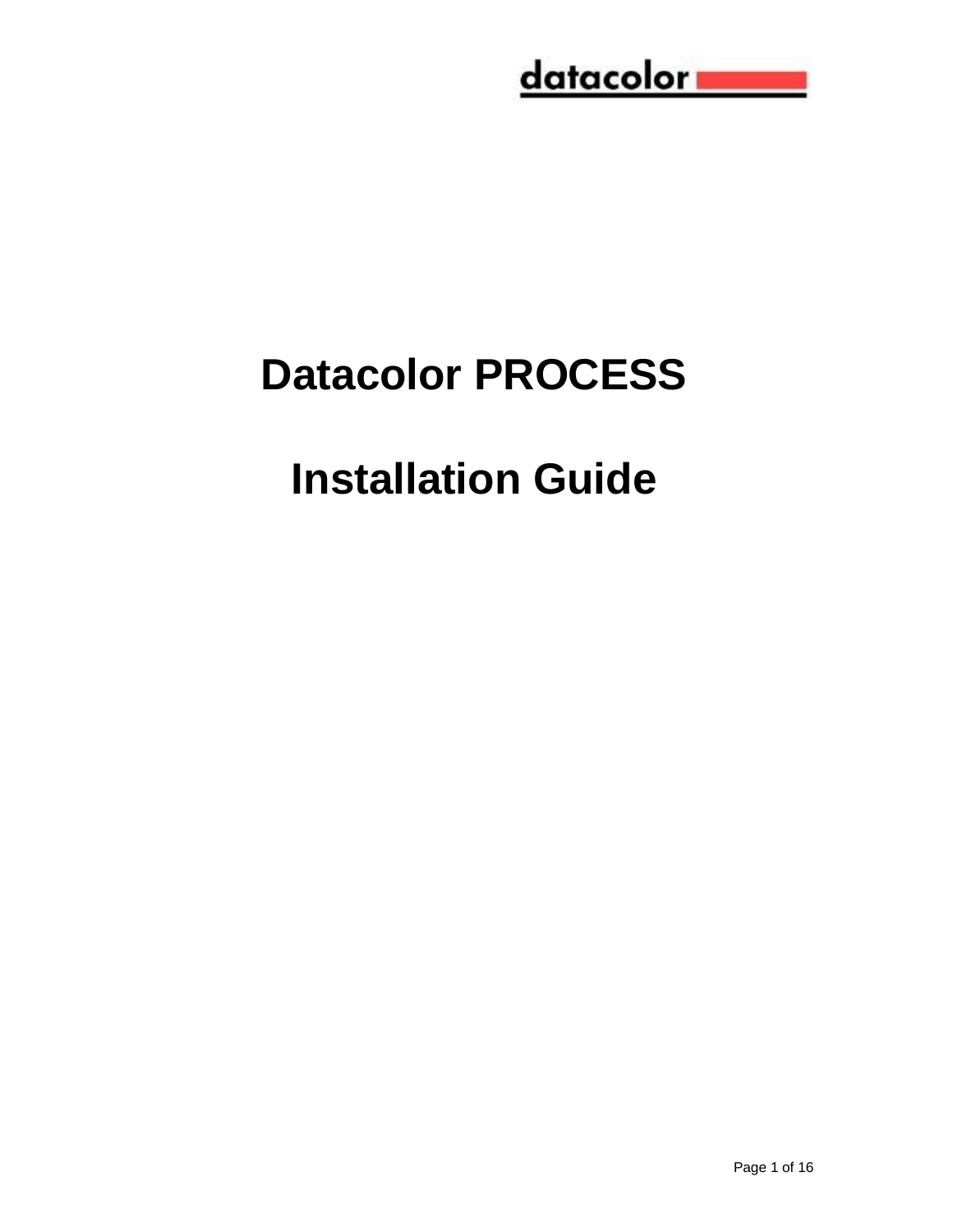### datacolor

#### **Datacolor MATCHPROCESS™ Stand-Alone Installation Guide**

(July,2021)

All efforts have been made to ensure the accuracy of the information presented in this format. However, should any errors be detected, Datacolor appreciates your efforts to notify us of these oversights.

Changes are periodically made to this information and are incorporated into forthcoming versions. Datacolor reserves the right to make improvements and/or changes in the product(s) and/or program(s) described in this material at any time.

© 2008 Datacolor. Datacolor, SPECTRUM and other Datacolor product trademarks are the property of Datacolor.

Microsoft and Windows are either registered trademarks of Microsoft Corporation in the United States and/or other countries.

To obtain information on local agents, contact either of the offices listed below, or visit our website at www.datacolor.com.

#### **Support Questions?**

If you need help with a Datacolor product, please contact one of our top-rated technical support teams located around the world for your convenience. You can find contact information below for the Datacolor office in your area.

#### **Americas**

+1.609.895.7465 +1.800.982.6496 (toll-free) +1.609.895.7404 (fax) NSASupport@datacolor.com

#### **Europe**

+41.44.835.3740 +41.44.835.3749 (fax) EMASupport@datacolor.com

#### **Asia Pacific**

+852.2420.8606 +852.2420.8320 (fax) ASPSupport@datacolor.com

Or Contact Your Local Representative

Datacolor has representatives in over 60 countries. For a complete list, visit [www.datacolor.com/locations.](http://www.datacolor.com/locations)

Manufactured by Datacolor 5 Princess Road Lawrenceville, NJ 08648 1.609.924.2189

Committed to Excellence. Dedicated to Quality. Certified to ISO 9001 in Manufacturing Centers Worldwide.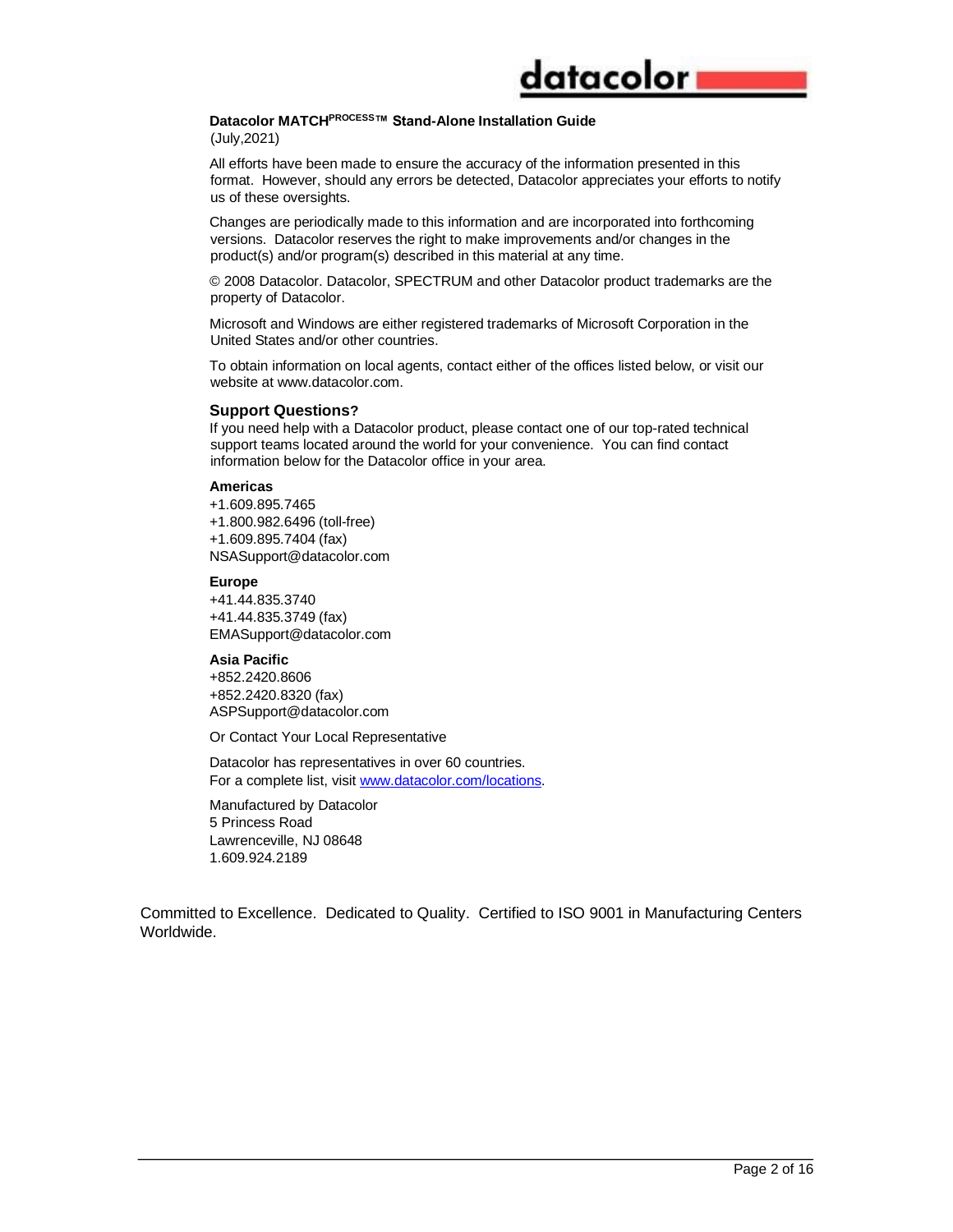### <u>datacolor i</u>

### **Contents**

#### <span id="page-2-0"></span>**1 Installation Overview**

This document describes the installation of Datacolor Software to your computer's hard disk. If you have purchased your computer from us, the software will be already installed. If you purchased your own computer, follow these instructions to install our software on your computer.

Before you begin the installation, you should have all installation USB's, and Microsoft Windows\* should be properly installed on your computer.

#### <span id="page-2-1"></span>*1.1 System Requirements*

The system requirements shown below are the minimum configuration to ensure effective operation of the standard Datacolor PROCESS software. Configurations below stated requirements may work but are not supported by Datacolor.

| <b>Component</b>                                          | Recommended                                                    |                |
|-----------------------------------------------------------|----------------------------------------------------------------|----------------|
| Processor                                                 | Dual Core processor                                            |                |
| Memory RAM                                                | 8 GB                                                           |                |
| Free Hard Drive Capacity                                  | 500 GB                                                         |                |
| Video Resolution                                          | <b>True Color</b>                                              | $\overline{2}$ |
| <b>Available Ports</b>                                    | (1) RS-232 Serial (for older<br>spectrophotometers)<br>(3) USB | 3              |
| <b>Operating System</b>                                   | Windows 10 (32 or 64 bit)                                      | 4              |
| Email (for supported level)                               | Outlook 2007 or above, POP3                                    |                |
| Authenticated Sybase Database<br>supplied with the system | Sybase 12.0.1. EBF 3994                                        |                |
| Optional Textile Database for SQL upon<br>request         | Microsoft SQL Server 2012                                      | 5              |
| Server OS                                                 | Microsoft Server 2016                                          | 6              |

Notes: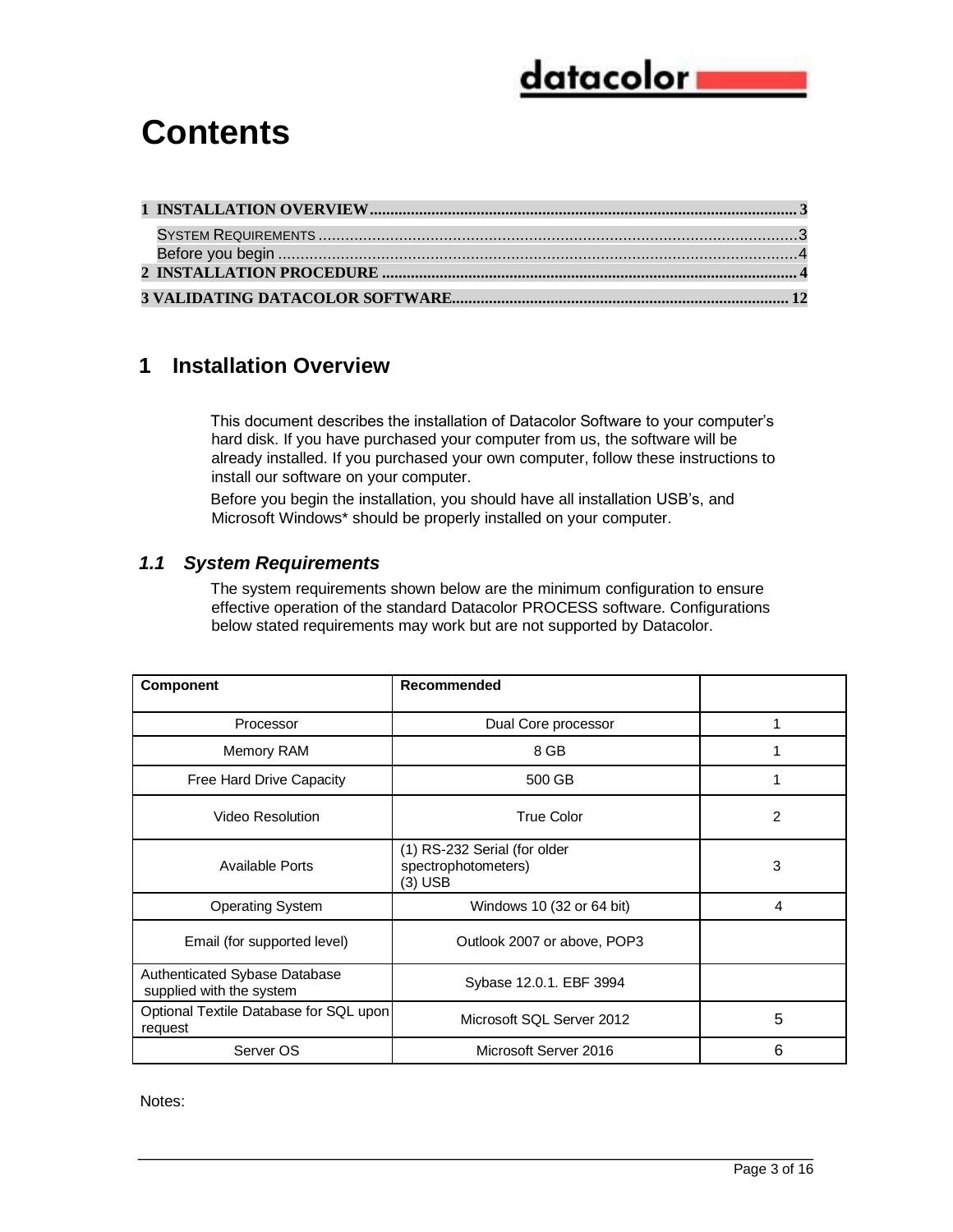### datacolor

1) Minimum system configurations may limit performance, data capacity and operation of some features. Faster processor, more memory and faster hard drives will significantly enhance performance.

2) Accurate on-screen color display requires monitor calibration and true-color video mode.

3) Datacolor spectrophotometers use either an RS-232 Serial or USB connectors. Datacolor Spyder5™ requires a universal serial bus (USB) connection.

Printer port requirements (Parallel or USB…) depend on the specific printer selected.

4) Windows 32 bit and 64 bit operating systems are supported. 64 bit hardware running Windows 32 bit operating system is supported. Datacolor Tools is a 32 bit application. 64 bit hardware running Windows 32 bit operating system is supported.

5) Microsoft SQL Server 2012 is supported on Tools textile database..

6) Windows Server 2016 is supported.

#### **NOTE**

If Sybase V12 is not installed on the system you cannot complete the installation of Datacolor PROCESS.

#### *Before You Begin*

- Microsoft Windows<sup>®</sup> should be properly installed on your computer.
- You must have Windows Administrator rights to install this software.
- **Restart the system before installing the software.** This removes any memory-resident modules that may interfere with the installation, and is especially important if you have been running a previous version.
- Install Sybase V12 database management software.
- Close all other programs that are running.
- Have all program installation readily available.

**Important, Before You Begin!** *You must have Administrator Rights to install this software and you must have installed Sybase first!* 

*\_\_\_\_\_\_\_\_\_\_\_\_\_\_\_\_\_\_\_\_\_\_\_\_\_\_\_\_\_\_\_\_\_\_\_\_\_\_\_\_\_\_\_\_\_\_\_\_\_\_\_\_\_\_\_\_\_\_\_\_\_\_\_\_*

### *2 Installation Procedure*

To install Datacolor PROCESS

- 1. Place the Datacolor PROCESS USB into the port.
- 2. Select the Menu.exe

The Main Installation menu should appear automatically: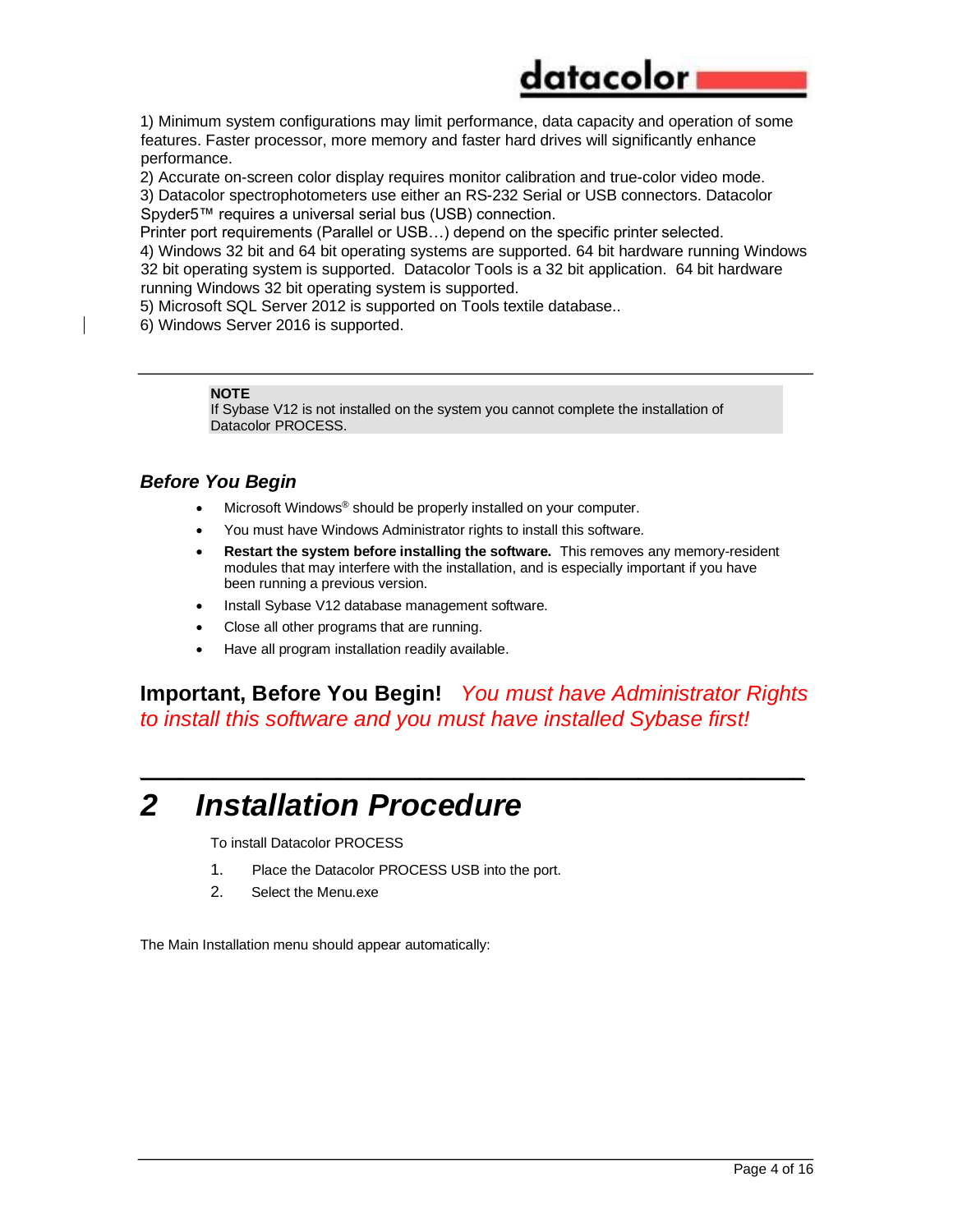

Upgrade / Rebuild Database View Readme.txt Visit Datacolor on the web Exit

To perform a command, simply click it.

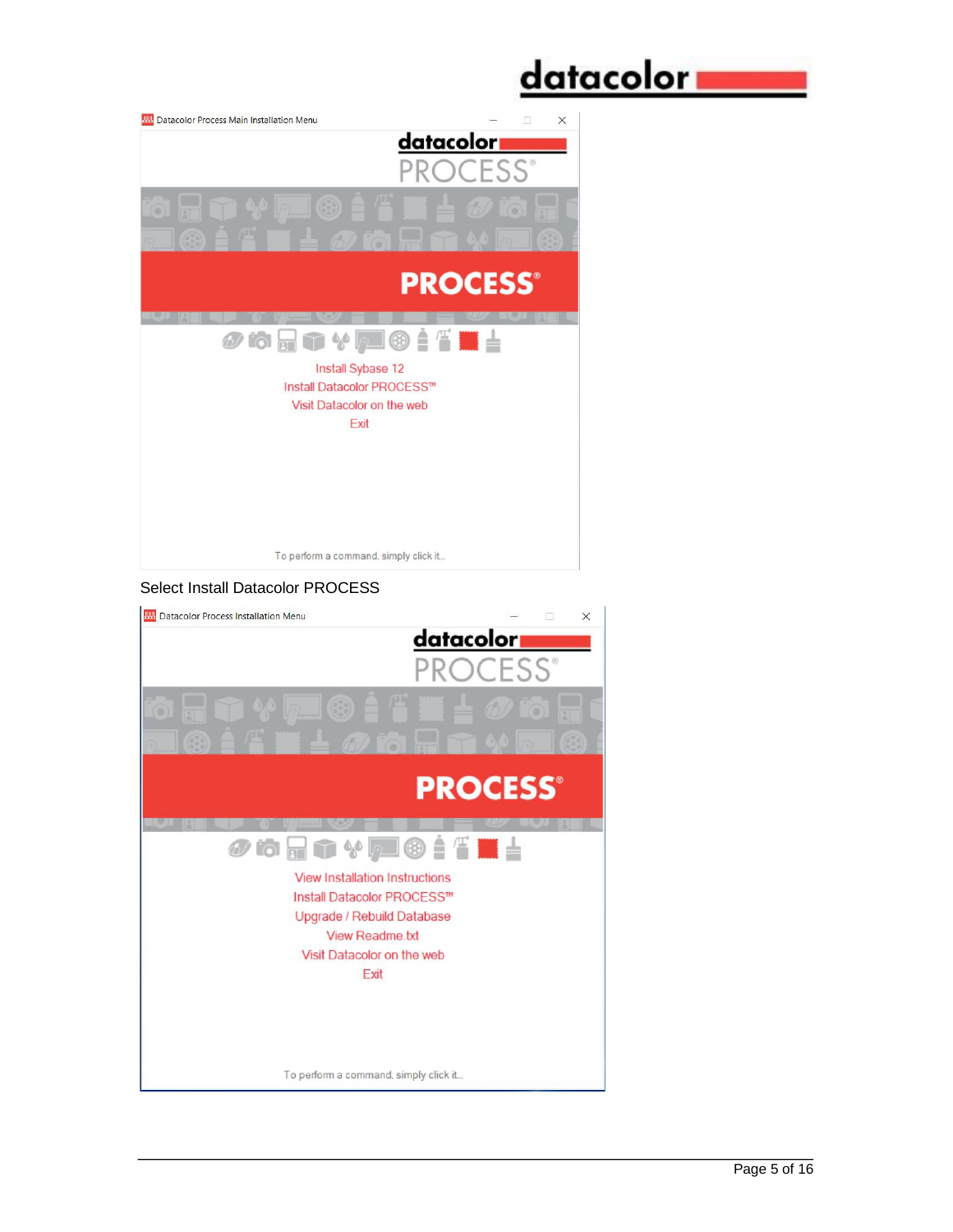# datacolori

When the Main Installation Menu is displayed, choose "**Install Datacolor PROCESS**" The installation will guide you through installation.



If you are installing Datacolor PROCESSfor the first time, click ―**Next**‖ to access the Datacolor Software License Agreement dialog. You must select the acceptance radio button in order to install Datacolor PROCESS

| <b>License Agreement</b><br>Please read the following license agreement carefully.                                                                                                       |  | ma k |
|------------------------------------------------------------------------------------------------------------------------------------------------------------------------------------------|--|------|
| Please closely read the following license agreement. Do you accept all the terms of the following<br>license agreement?                                                                  |  |      |
| <b>ITM-Software</b>                                                                                                                                                                      |  |      |
| SOFTWARE LICENSE AGREEMENT Datacolor Process                                                                                                                                             |  |      |
| IMPORTANT -- READ CAREFULLY.<br>THE FOLLOWING LICENSE AGREEMENT APPLIES TO YOU. BY OPENING THE PACKET                                                                                    |  |      |
| This is a legal agreement between you (either an individual or an entity) and ITM-Software (ITM                                                                                          |  |      |
| 1. GRANT OF LICENSE.                                                                                                                                                                     |  |      |
| This Software License Agreement ("License") permits you to use one copy of ITM's Datacolor<br>The Cellinger in the cost for a computer when it is beginning the temperature cost for DAM |  |      |
| Yes, I agree with all the terms of this license agreement<br>M                                                                                                                           |  |      |
|                                                                                                                                                                                          |  |      |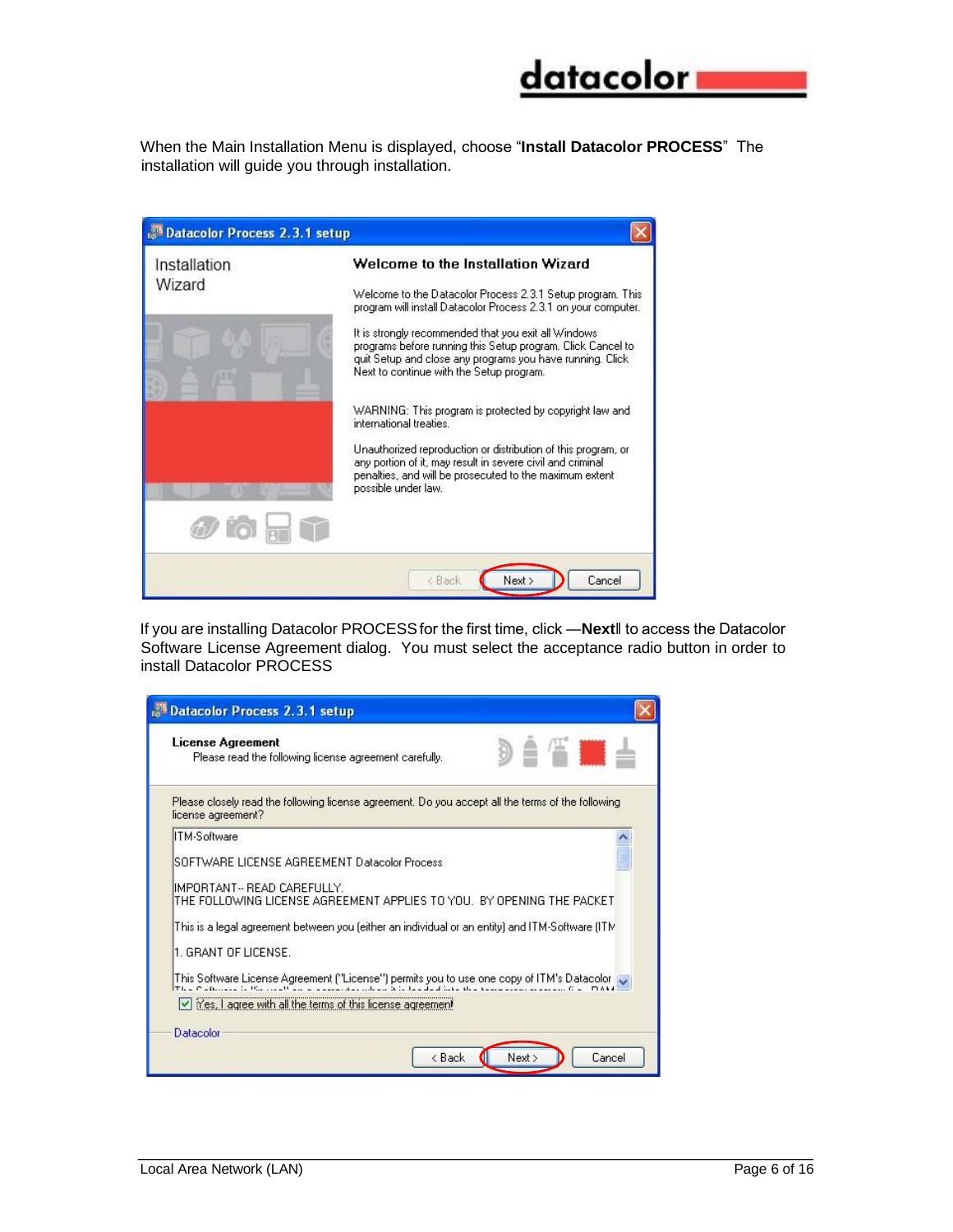

Check the license agreement and click the ―**Next**‖ button to proceed.

Setup types

You will now see a screen offering you several different setup options.

#### *3.1.1 FULL*

(All modules are installed on your computer.)

| Setup Type<br>Select the setup type of the application.  | D A THE                                  |
|----------------------------------------------------------|------------------------------------------|
| Full<br>Custom                                           | <b>Description</b><br>Full installation. |
| Space required on your hard disk: 169175 KB<br>Datacolor |                                          |

Select the Setup Type to install and click ―**Next**‖.

#### *1.1.1 3.1.2 Custom:*

#### **Please note, this is not recommended for typical user installations.**

Custom setup allows you to install specific features instead of the entire Datacolor PROCESS installation.

Click ―**Next**‖ to select the shortcuts to install.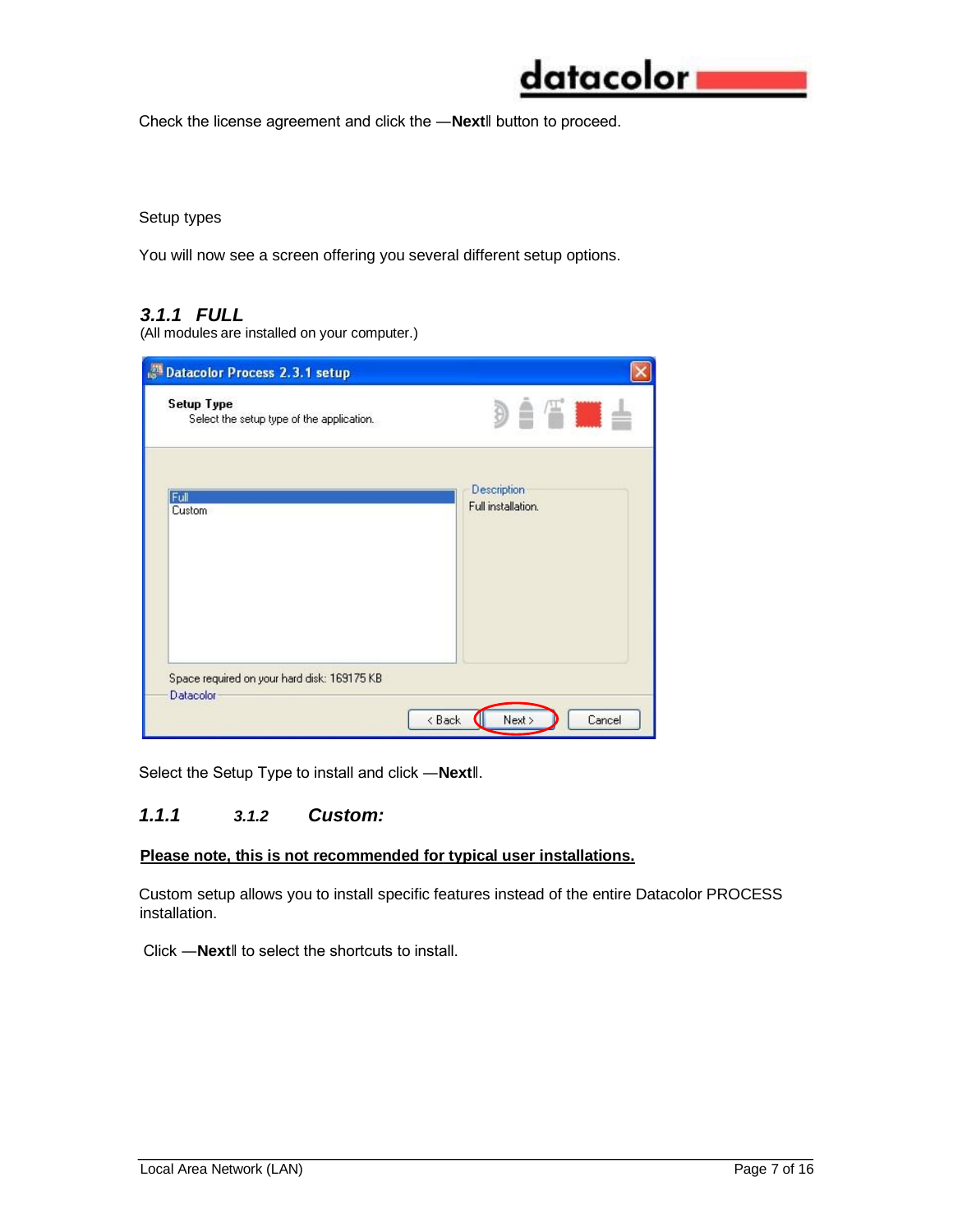## <u>datacolor www.</u>

| <b>Select Components</b><br>Choose the components Installation Wizard will install. | $\triangle$ $\triangle$ $\blacksquare$ $\triangle$                   |
|-------------------------------------------------------------------------------------|----------------------------------------------------------------------|
| <b>Application Files</b><br><b>Help Files</b><br>M<br><b>ITMDbUpdate</b>            | Description<br>Main application files required to<br>run the program |
| Space required on your hard disk: 99409 KB<br>Datacolor                             |                                                                      |

At default, the installation will put Datacolor PROCESS icon on your desktop and a shortcut to start program menu.

| <b>Datacolor Process 2.3.1 setup</b>                                                        |             |        |
|---------------------------------------------------------------------------------------------|-------------|--------|
| <b>Datacolor Process 2.3.1 Shortcuts</b><br>Please select which shortcuts should be created | <b>ATTL</b> |        |
| Select application shortcuts to be created:<br>Desktop                                      |             |        |
| Programs Menu                                                                               |             |        |
|                                                                                             |             |        |
|                                                                                             |             |        |
| Datacolor                                                                                   |             |        |
| < Back                                                                                      | Next >      | Cancel |

Click ―**Next**‖ to continue the installation.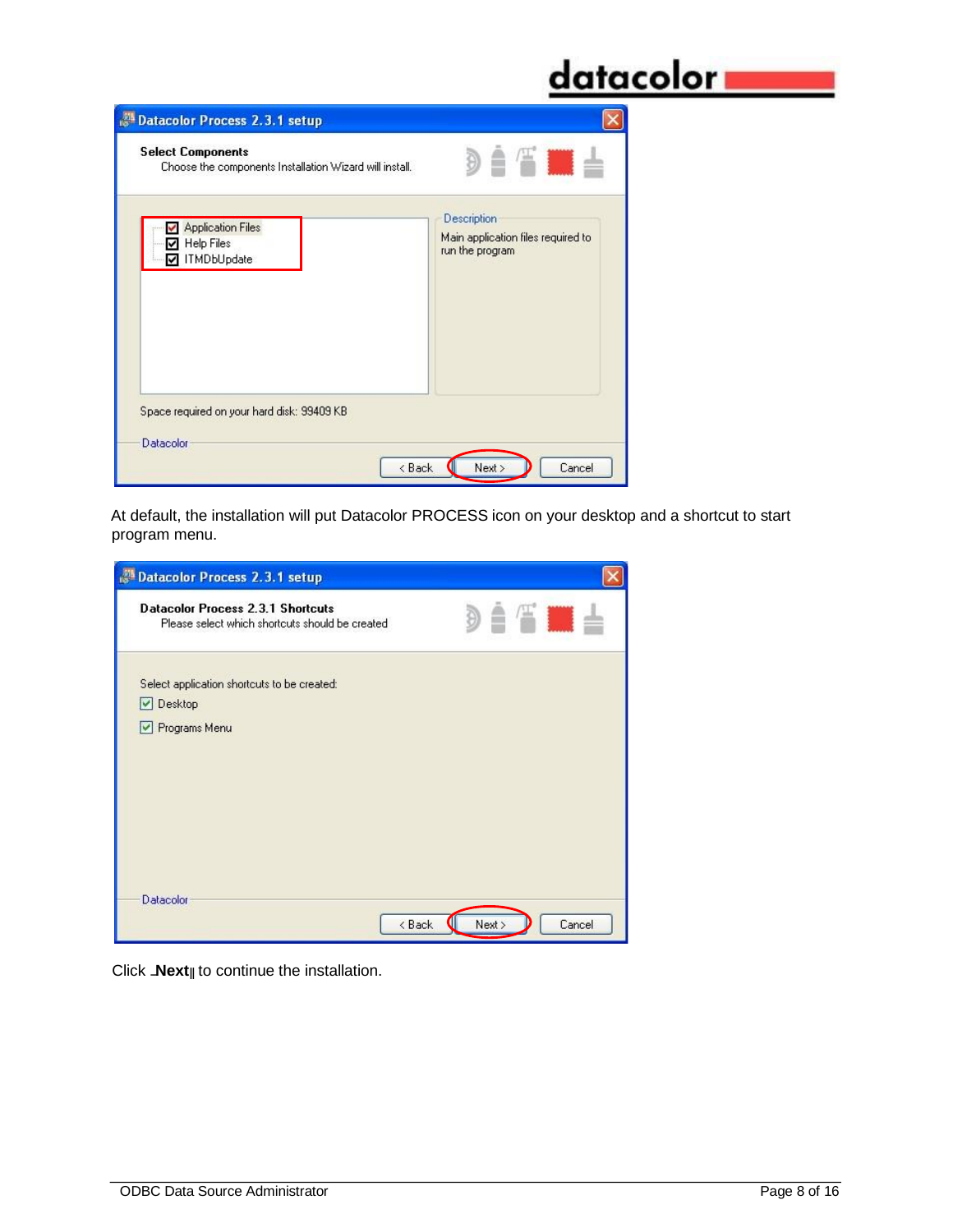## <u>datacolor www.</u>

| <b>Destination Folder</b><br>Click Next to install the application to this folder, or click Browse to install to a<br>different location.                                            |        |
|--------------------------------------------------------------------------------------------------------------------------------------------------------------------------------------|--------|
| Select the destination folder where you want to install Datacolor Process 2.3.1. To install to a<br>different location, click Browse, and select another folder.<br>Select Boot Path |        |
| C:\Program Files\                                                                                                                                                                    | Browse |
|                                                                                                                                                                                      |        |
| <b>Install Path</b>                                                                                                                                                                  |        |
| C:\Program Files\Datacolor\Spectrum\Datacolor Process                                                                                                                                |        |
| Disk space usage                                                                                                                                                                     | View   |

Accept or browse for another location and click ―**Next**‖ to continue the installation.

|           | <b>Datacolor Process 2.3.1 setup</b>                                                                             |
|-----------|------------------------------------------------------------------------------------------------------------------|
|           | Ready to Install the Program<br>mar.<br>The Installation Wizard is ready to install the Datacolor Process 2.3.1. |
|           | You are now ready to install Datacolor Process 2.3.1.                                                            |
|           | Press the Next button to begin the installation or the Back button to re-enter the installation<br>information.  |
|           |                                                                                                                  |
|           |                                                                                                                  |
|           |                                                                                                                  |
|           |                                                                                                                  |
| Datacolor |                                                                                                                  |
|           | Next ><br>< Back<br>Cancel                                                                                       |

Click ―**Next**‖ to continue the installation.

Setup starts transferring the files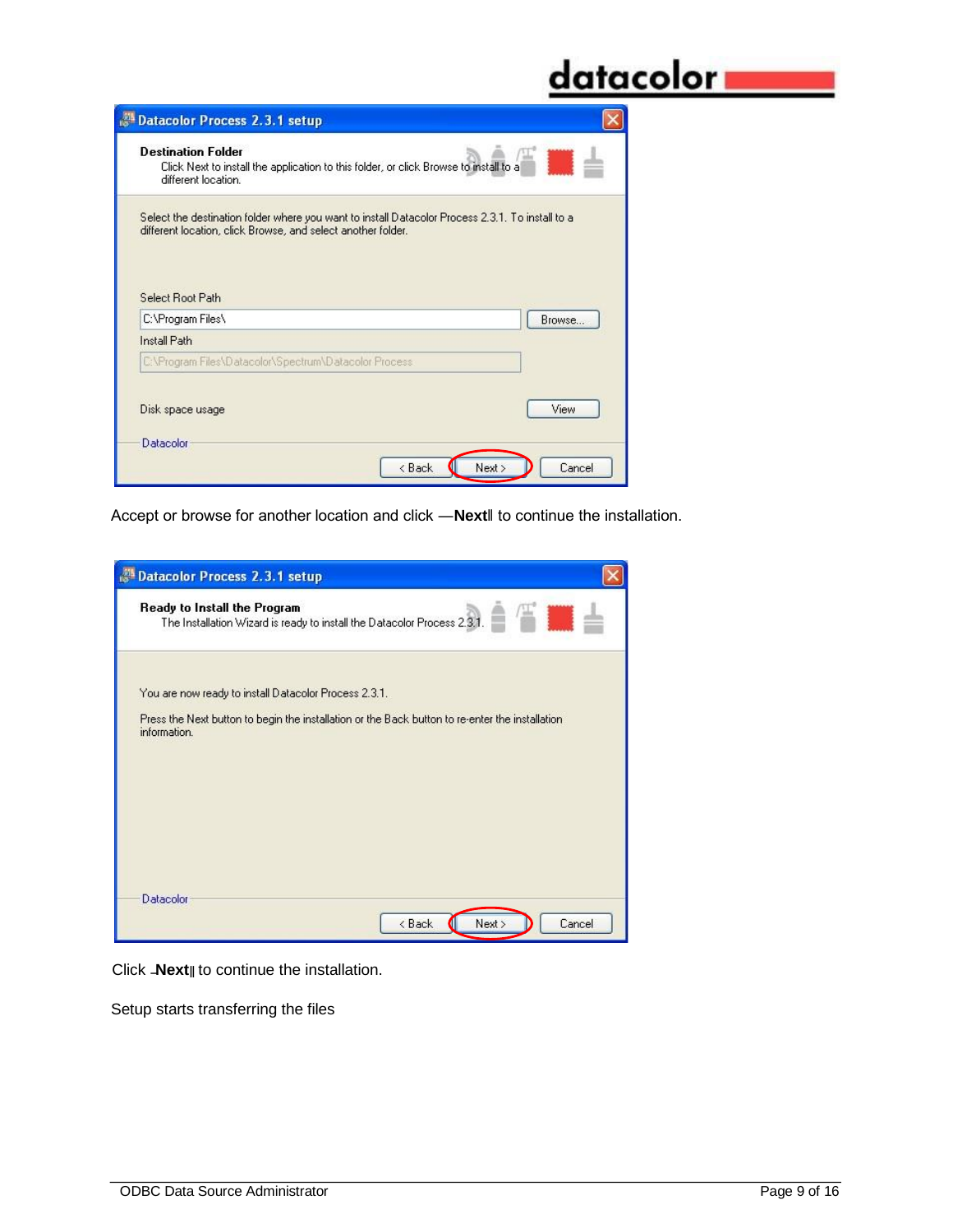## <u>datacolor</u>

| <b>Setup Status</b>                                                | DIATUL                                                                                           |
|--------------------------------------------------------------------|--------------------------------------------------------------------------------------------------|
| Please wait. Datacolor Process 2.3.1 installation is in progress.  |                                                                                                  |
| working of the program is not guaranteed.                          | If you want to interrupt installation process, press the Cancel button. But in this case correct |
| Copying file                                                       |                                                                                                  |
| C:\Program Files\Datacolor\Spectrum\Datacolor Process\dclstd60.bpl |                                                                                                  |
| ----                                                               |                                                                                                  |
|                                                                    |                                                                                                  |
|                                                                    |                                                                                                  |
|                                                                    |                                                                                                  |

The installation wizard asks not for an database update.

| Information |                                                                                         |
|-------------|-----------------------------------------------------------------------------------------|
|             | It is highly recommended to update the database at this time. Do you wish to do so now? |
|             | <br>Nο<br>,,,,,,,,,,,,,,,,,,,,,,,,,,,,,                                                 |

Click ―**Yes**‖ to start the database update.

| Database Update<br><b>Update finished</b><br>ITMDbUpdate has finished updating the database                                                                                                                                                                                                                                                                                                                                                                                                                                                                                                                                                                                                                                                                                                                                                                                                                                                                                                                                                                                                                                                                                                                                                                                                                           |        |
|-----------------------------------------------------------------------------------------------------------------------------------------------------------------------------------------------------------------------------------------------------------------------------------------------------------------------------------------------------------------------------------------------------------------------------------------------------------------------------------------------------------------------------------------------------------------------------------------------------------------------------------------------------------------------------------------------------------------------------------------------------------------------------------------------------------------------------------------------------------------------------------------------------------------------------------------------------------------------------------------------------------------------------------------------------------------------------------------------------------------------------------------------------------------------------------------------------------------------------------------------------------------------------------------------------------------------|--------|
| Using Log file : C:\Users\TESTER^1\AppData\Local\Temp\LogFiles\08.07.2010.log<br>Section SetIOFormat successfully applied.<br>Using Log file : C:\Users\TESTER^1\AppData\Local\Temp\LogFiles\08.07.2010.log<br>Using Log file : C:\Users\TESTER^1\AppData\Local\Temp\LogFiles\08.07.2010.log<br>Using Log file : C:\Users\TESTER~1\AppData\Local\Temp\LogFiles\08.07.2010.log<br>Using Log file : C:\Users\TESTER^1\AppData\Local\Temp\LogFiles\08.07.2010.log<br>Using Log file : C:\Users\TESTER^1\AppData\Local\Temp\LogFiles\08.07.2010.log<br>Using Log file : C:\Users\TESTER~1\AppData\Local\Temp\LogFiles\08.07.2010.log<br>Using Log file : C:\Users\TESTER^1\AppData\Local\Temp\LogFiles\08.07.2010.log<br>Using Log file : C:\Users\TESTER^1\AppData\Local\Temp\LogFiles\08.07.2010.log<br>Using Log file : C:\Users\TESTER^1\AppData\Local\Temp\LogFiles\08.07.2010.log<br>Using Log file : C:\Users\TESTER^1\AppData\Local\Temp\LogFiles\08.07.2010.log<br>Report found and overwritten : DyeLotForm<br>Report found and overwritten : DyeLotForm coupled<br>Report found and overwritten: DyelotForm Pattern<br>Report found and overwritten: DLExport<br>Report found and overwritten: DLMachMonth<br>Report found and overwritten : DLDispenseReport<br>Report found and overwritten : DyelotFormLite | Finish |
| C:\Program Files\Datacolor\Spectrum\Datacolor Process\ITMDbUpdate\ITI\Version 2.0.5.33                                                                                                                                                                                                                                                                                                                                                                                                                                                                                                                                                                                                                                                                                                                                                                                                                                                                                                                                                                                                                                                                                                                                                                                                                                |        |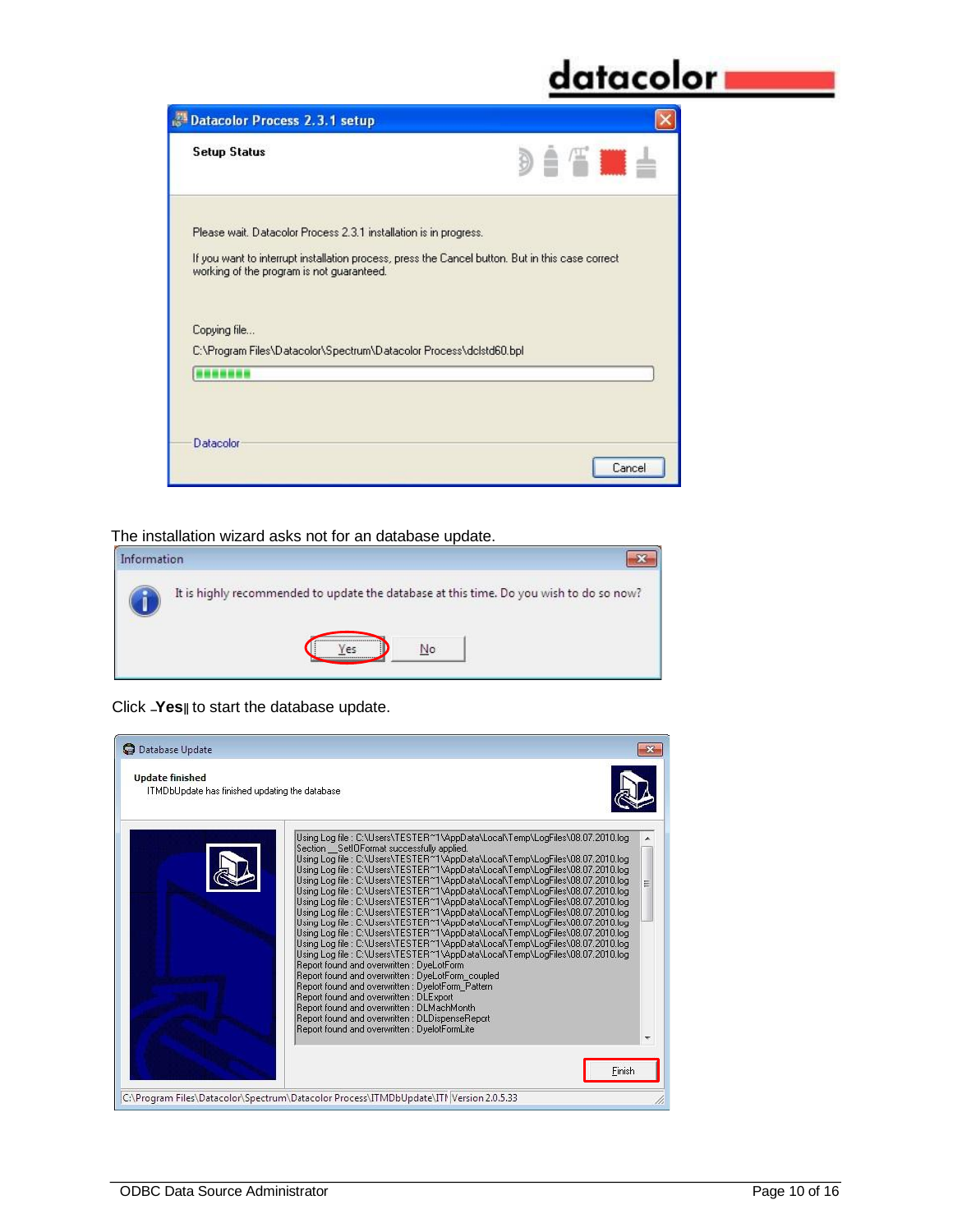**NOTE** 

**If you install Datacolor Process only on a client computer ( no match Textile or TOOLS installed) you have to answer the question to run the database update with "No".** 

| Information |                                                                                                                                  |
|-------------|----------------------------------------------------------------------------------------------------------------------------------|
|             | It is highly recommended to update the database at this time. Do you wish to do so now?<br>,,,,,,,,,,,,,,,,,,,,,,,,,,,,,,,,,<br> |
|             |                                                                                                                                  |

**Datacolor Process installs no database on the client computer. The ODBC settings pointing to the database server must be created manually.**

Finally, the Jnstallation Complete screen display.

| <b>Datacolor Process 2.3.1 setup</b> |                                                          |
|--------------------------------------|----------------------------------------------------------|
| Installation<br>Wizard               | <b>Installation Complete</b>                             |
|                                      | Datacolor Process 2.3.1 has been successfully installed. |
| ∩                                    | Press the Finish button to exit Setup program.           |
|                                      |                                                          |
| <b>To HE</b>                         |                                                          |
|                                      | Finish                                                   |

Click ―**Finish**‖ to exit the installation.

Datacolor Process is now installed on your system!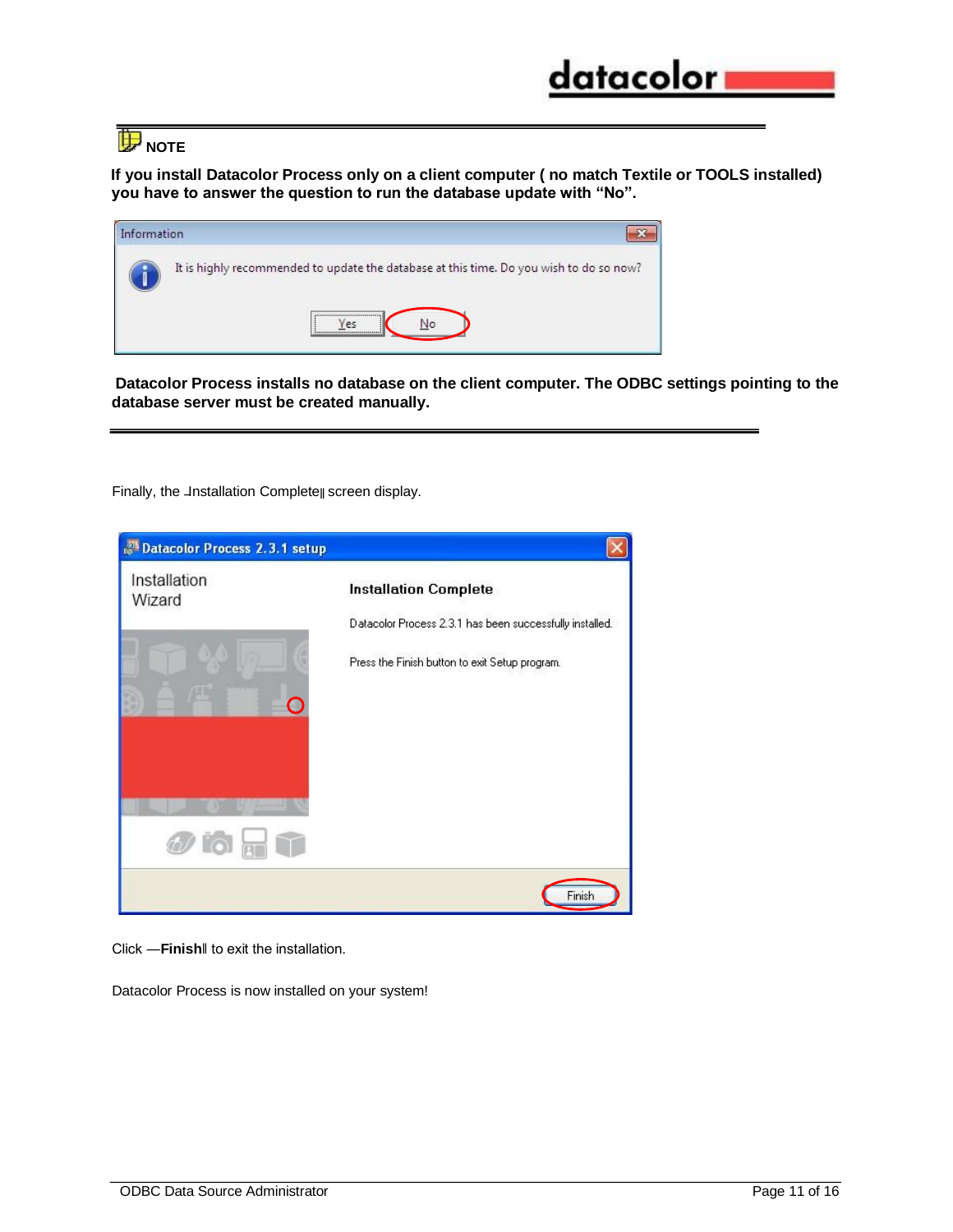#### <span id="page-11-0"></span>**3 Validating Datacolor Software**

Datacolor Spectrum Software is protected from unauthorized use by a software license. When the software is initially installed, the software license is in a demo period that will allow access for a fixed amount of time. In order to run the software after the demo period, the software license must be validated.

There are a number of ways to validate the software. In general you will need the following information:

- 1. You will need the **Serial Number** for your software. This number is supplied by Datacolor and is found on the USB case.
- 2. You will need a **Computer Validation Number**. This number is generated by the security software and is unique to your computer.

Validation information is accessed and input in the Datacolor Validation Window shown below:

| datacolor Security Client Ver 4                                                                                                                                                                                                                                                                                                          |                           |
|------------------------------------------------------------------------------------------------------------------------------------------------------------------------------------------------------------------------------------------------------------------------------------------------------------------------------------------|---------------------------|
| The Unlock Response Number will update this<br>product with new features.                                                                                                                                                                                                                                                                | datacolori                |
|                                                                                                                                                                                                                                                                                                                                          | 300:1 of 10 Licenses used |
| Internet enabled users may validate now by clicking on this link.                                                                                                                                                                                                                                                                        |                           |
| Otherwise, to validate your software, please visit http://pmweb.datacolor.com. If<br>you do not have access to the internet, you can email the requested information<br>from the enclosed form to SoftwareLicense@Datacolor.com or phone your local<br>sales office or dial 1-800-982-6496 for toll free service in the U.S. and Canada. |                           |
| <b>Serial Number</b>                                                                                                                                                                                                                                                                                                                     |                           |
| 1280928015                                                                                                                                                                                                                                                                                                                               |                           |
| <b>Computer Validation Number</b>                                                                                                                                                                                                                                                                                                        |                           |
| A309281740279-7167774                                                                                                                                                                                                                                                                                                                    |                           |
| Unlock Response Number                                                                                                                                                                                                                                                                                                                   |                           |
|                                                                                                                                                                                                                                                                                                                                          |                           |
| It may take up to seven days to validate your software. Please<br>do so as soon as possible so that you won't be without the                                                                                                                                                                                                             |                           |

Datacolor Tools will display the Validation Window every time it starts during the demo period. The Validation Window can be accessed from "About" window in Datacolor Tools, select "License Info".

You can validate the software in 3 ways: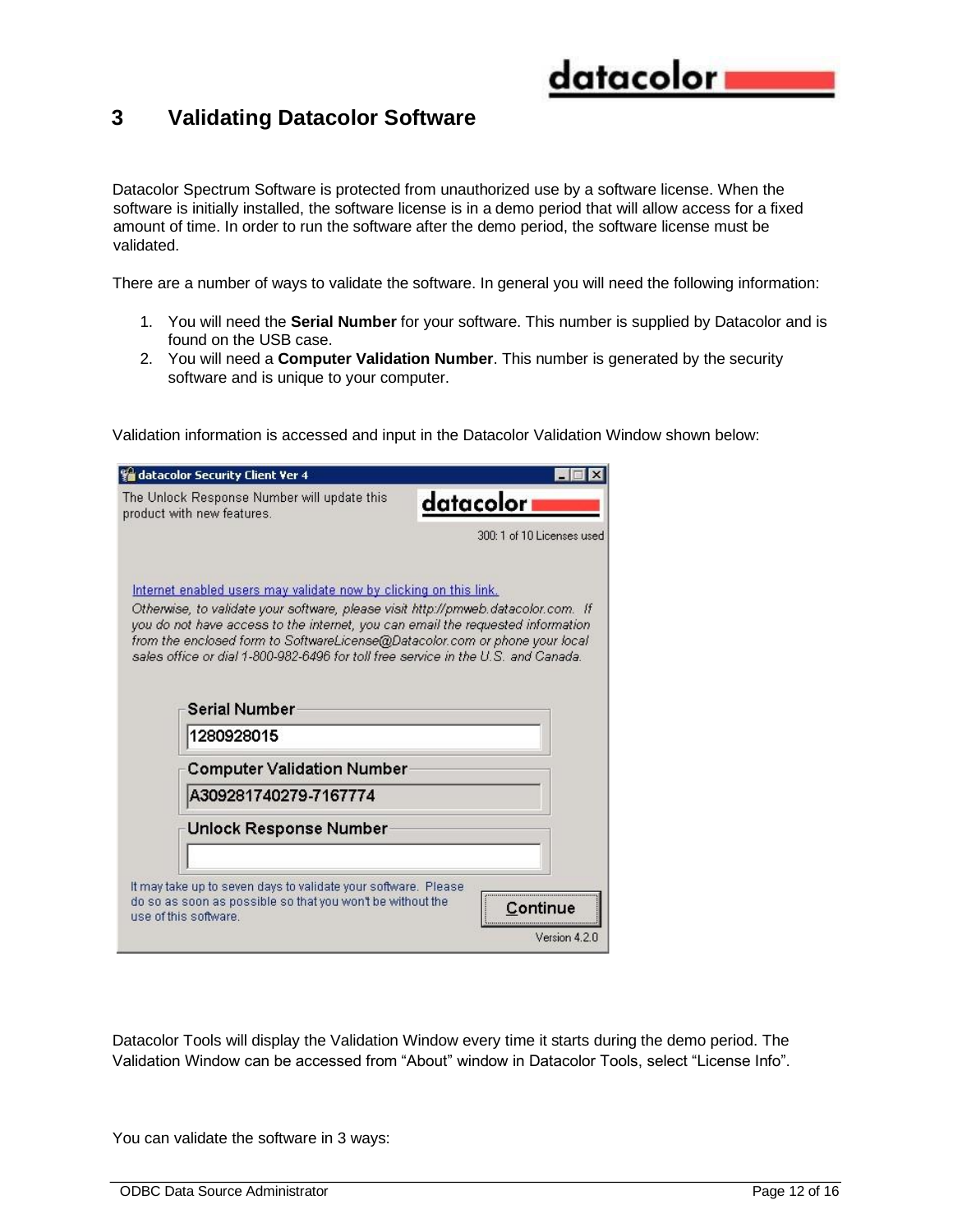- Using a Web Connection Link is on the Validation Window. Example is shown below
- E-Mail Send Serial Number and Computer Validation Number for the product to SoftwareLicense@Datacolor.Com. You will receive an Unlock Response Number by e-mail that you will put into the Validation Window.
- Phone In the US and Canada phone toll free 1-800-982-6496 or call you local sales office. You will need the Serial Number and the Computer Validation Number for the product. You will be given an Unlock Response Number that you will put into the Validation Window.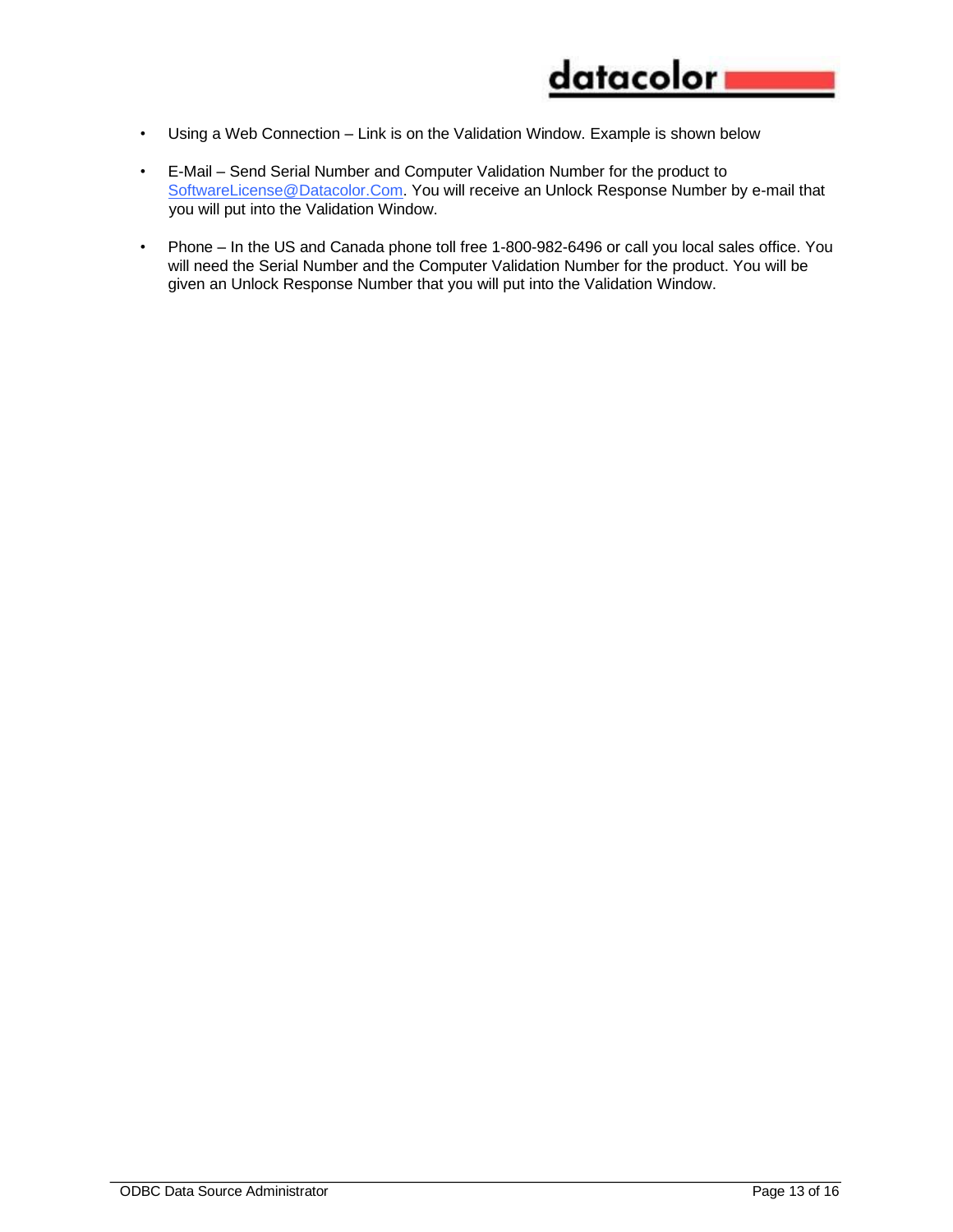## <u>datacolor</u>

 $\mathsf{r}$ 

| datacolor Security Client Ver 4                                                                                                                                                                                                                                                                                                                                                                                                                                                                                                         |                                           |                                                                                                                                                                                                       |
|-----------------------------------------------------------------------------------------------------------------------------------------------------------------------------------------------------------------------------------------------------------------------------------------------------------------------------------------------------------------------------------------------------------------------------------------------------------------------------------------------------------------------------------------|-------------------------------------------|-------------------------------------------------------------------------------------------------------------------------------------------------------------------------------------------------------|
| The Unlock Response Number will update this<br>product with new features.<br>Internet enabled users may validate now by clicking on this link.<br>Otherwise, to validate your software, please visit http://pmweb.datacolor.com. If<br>you do not have access to the internet, you can electil the requested information<br>from the enclosed form to SoftwareLicense@Datacolox com or phone your local<br>sales office or dial 1-800-982-6496 for toll free service in the U.S. and $\mathcal L$ anada.<br>Serial Number<br>1280928015 | datacolor i<br>300: 1 of 10 Licenses used | Type the Serial Number for<br>the product into this field.<br>Tip: To avoid retyping this<br>number later, highlight the<br>number and then copy it to<br>the clipboard using the Ctrl-<br>C command. |
| <b>Computer Validation Number</b>                                                                                                                                                                                                                                                                                                                                                                                                                                                                                                       |                                           |                                                                                                                                                                                                       |
| A309281740279-7167774<br><b>Unlock Response Number</b>                                                                                                                                                                                                                                                                                                                                                                                                                                                                                  |                                           | Click the link to go to the<br>Datacolor Software<br>Validation Web Service.                                                                                                                          |
| It may take up to seven days to validate your software. Please<br>do so as soon as possible so that you won't be without the<br>use of this software.                                                                                                                                                                                                                                                                                                                                                                                   | Continue<br>Version 4.2.0                 |                                                                                                                                                                                                       |

|                       |                                                                                                                               | Type a contact name in the<br><b>First Name and Last Name</b> |
|-----------------------|-------------------------------------------------------------------------------------------------------------------------------|---------------------------------------------------------------|
|                       | Welcome to Datacolor's software validation web service. To<br>validate your software, please enter the following information, | fields.                                                       |
| then press continue.  |                                                                                                                               | Give your e-mail address.                                     |
| First Name:           | John                                                                                                                          | Input the product Serial                                      |
| Last Name:            | Doe                                                                                                                           | Number.                                                       |
| EMail:                | xyz@company.com                                                                                                               | Tip: Paste it if you copied it<br>earlier.                    |
| <b>Serial Number:</b> | 1217185437                                                                                                                    |                                                               |

Click the Continue button.

٦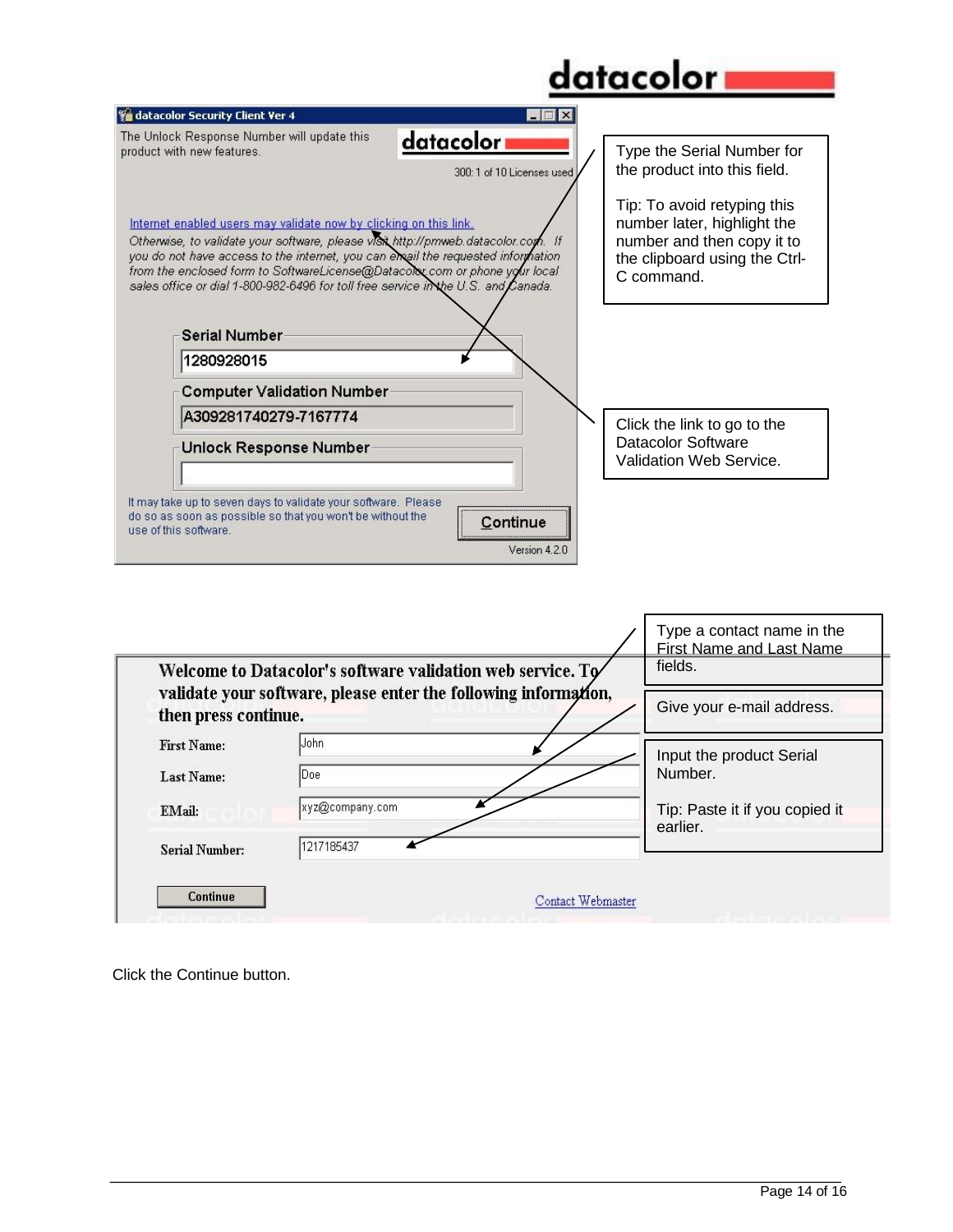## datacolor

| <b>Pigment Plus.</b>                                                                  |                   | This screen verifies that the                                |
|---------------------------------------------------------------------------------------|-------------------|--------------------------------------------------------------|
| <b>Your Order Number is 123456.</b>                                                   |                   | serial number is valid and<br>displays information about the |
| Please verify that this purchase information is correct. If you have questions, click |                   | product.                                                     |
| "Contact Webmaster".                                                                  |                   |                                                              |
| Press Continue to validate your software.                                             |                   | Click the Continue button to                                 |
|                                                                                       |                   | proceed.                                                     |
| <b>Continue</b>                                                                       |                   |                                                              |
|                                                                                       |                   |                                                              |
| <b>Back</b>                                                                           | Contact Webmaster |                                                              |

ODBC Data Source Administrator





After you have entered the Unlock Response Number into the Validation Screen, your software is validated. You can validate additional programs by selecting the Validate Another option